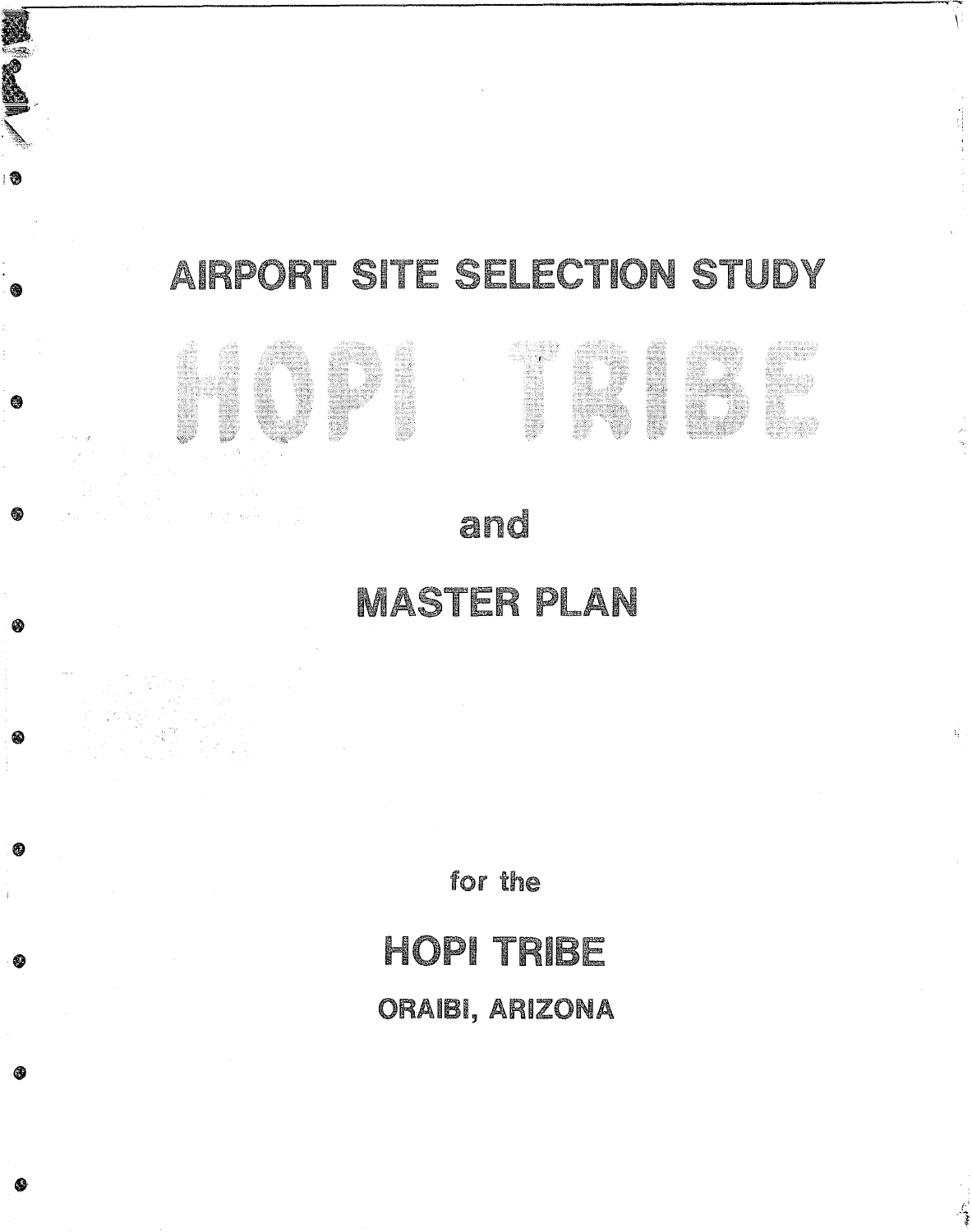"The preparation of this document was financed in part through a planning grant from the Federal Aviation Administration as provided under Section 13 of the Airport and Airway Development Act of 1970. The contents of this report reflect the views of R. Dixon Speas Associates, who is responsible for the facts and accuracy of the data presented herein. The contents do not necessarily reflect the official views or policy of the FAA. Acceptance of this report by the FAA does not in any way constitute a commitment on the part of the United States to participate in any development depicted herein, nor does it indicate that the proposed development is environmentally acceptable in accordance with Public Laws 91-190, 91-258, and/or 90-495."

結婚 すまいせん 多数指数 ひと おしせま アモデル

 $\mathbb{S}_{\mathbf{M}}$  ,  $\ldots$  , and  $\mathbb{S}_{\mathbf{M}}$ 

 $\frac{v}{t}$ 

Å

r<br>Ka

O NEWSTAPIE

高度、河口市、河口市 ♦

**BARBARA AND ANG PARTIES** ⊕

**PARTIES IN THE REAL PROPERTY** ◈

0

**CHARGE AND SECTION** ❀

**National Property** 参

**Marian Marian Salar** ◈

**EACHER** ◈

\$  $\mathbf i$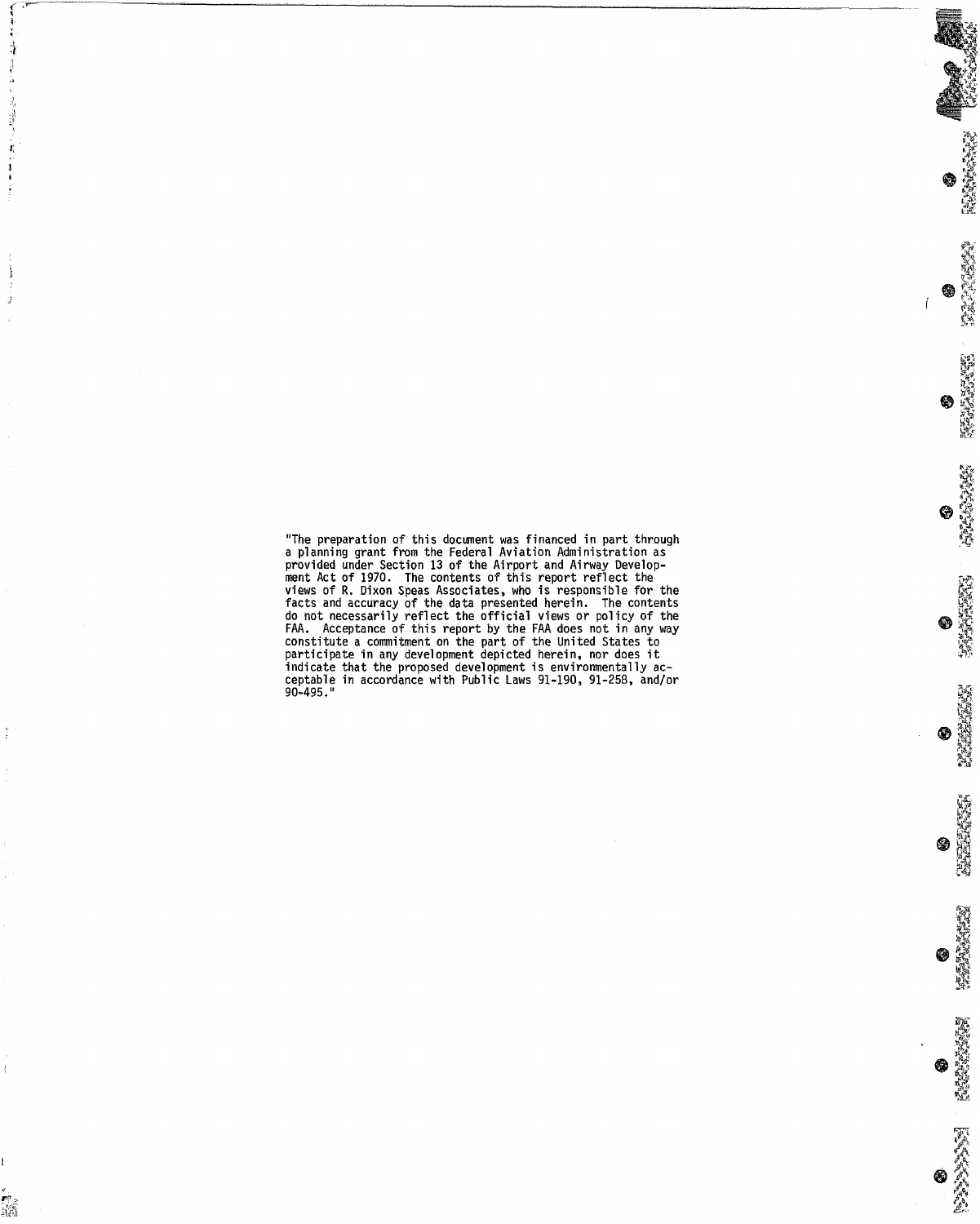## MASTER PLAN

## **FOR**

### POLACCA AIRPORT

HOPI INDIAN TRIBE ORAIBI, ARIZONA

PRC-R. DIXON SPEAS ASSOCIATES LOS ANGELES, CALIFORNIA

APRIL, 1977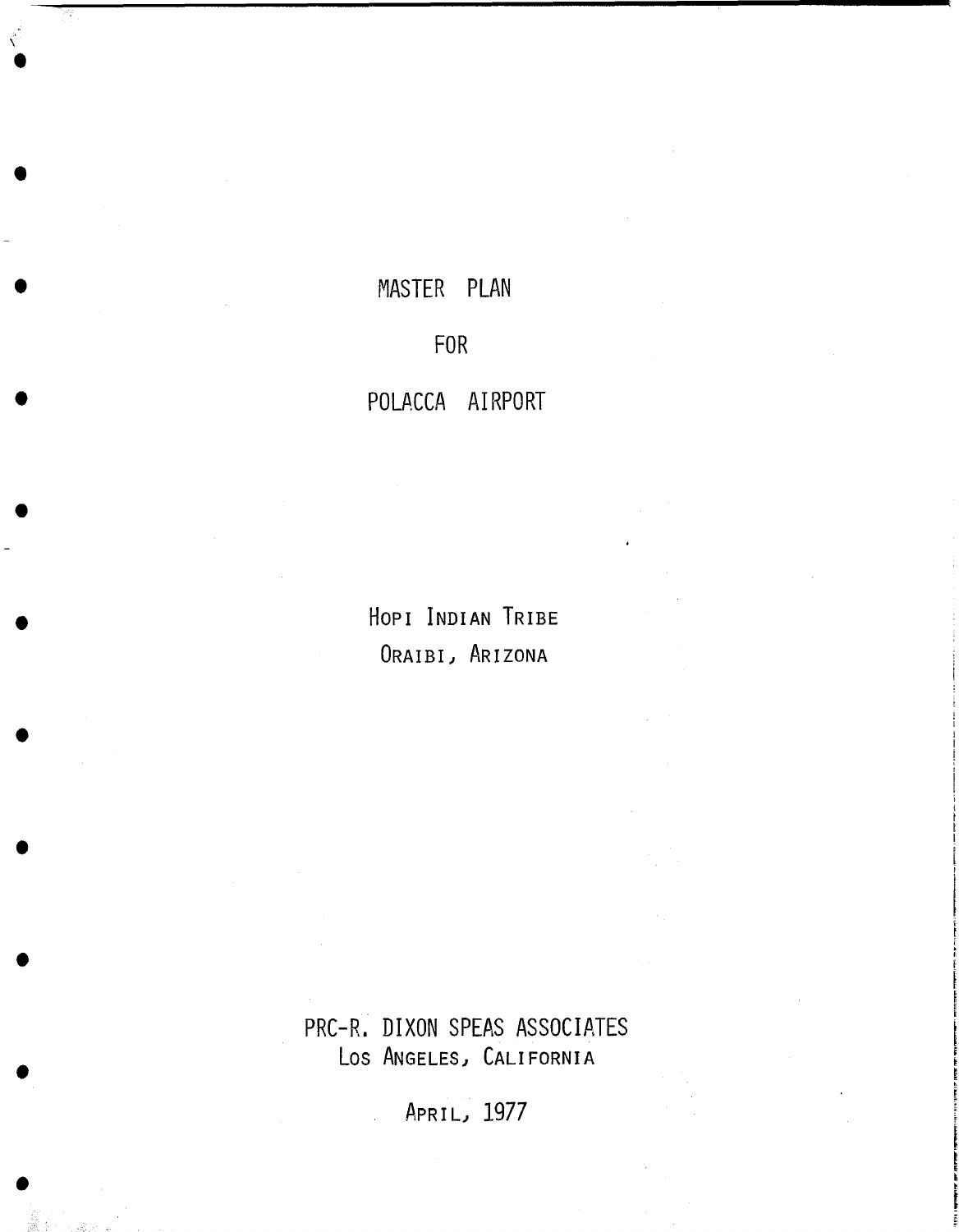### **POLACCA AIRPORT**

### MASTER PLAN STUDY

This report documents the airport site selection study and master plan prepared by R. Dixon Speas Associates, for the Hopi Tribe. The report and plans contained herein do not represent a commitment on the behalf of the Hopi Tribe to participate in any such development.

### **~PRC-R, DIXON SPEAS ASSOCIATES, INC.**

#### STUDY TEAM

Merrill Reese Ronald Ahlfeldt Raymond Kusche Tom Sexsmith John Hutchinson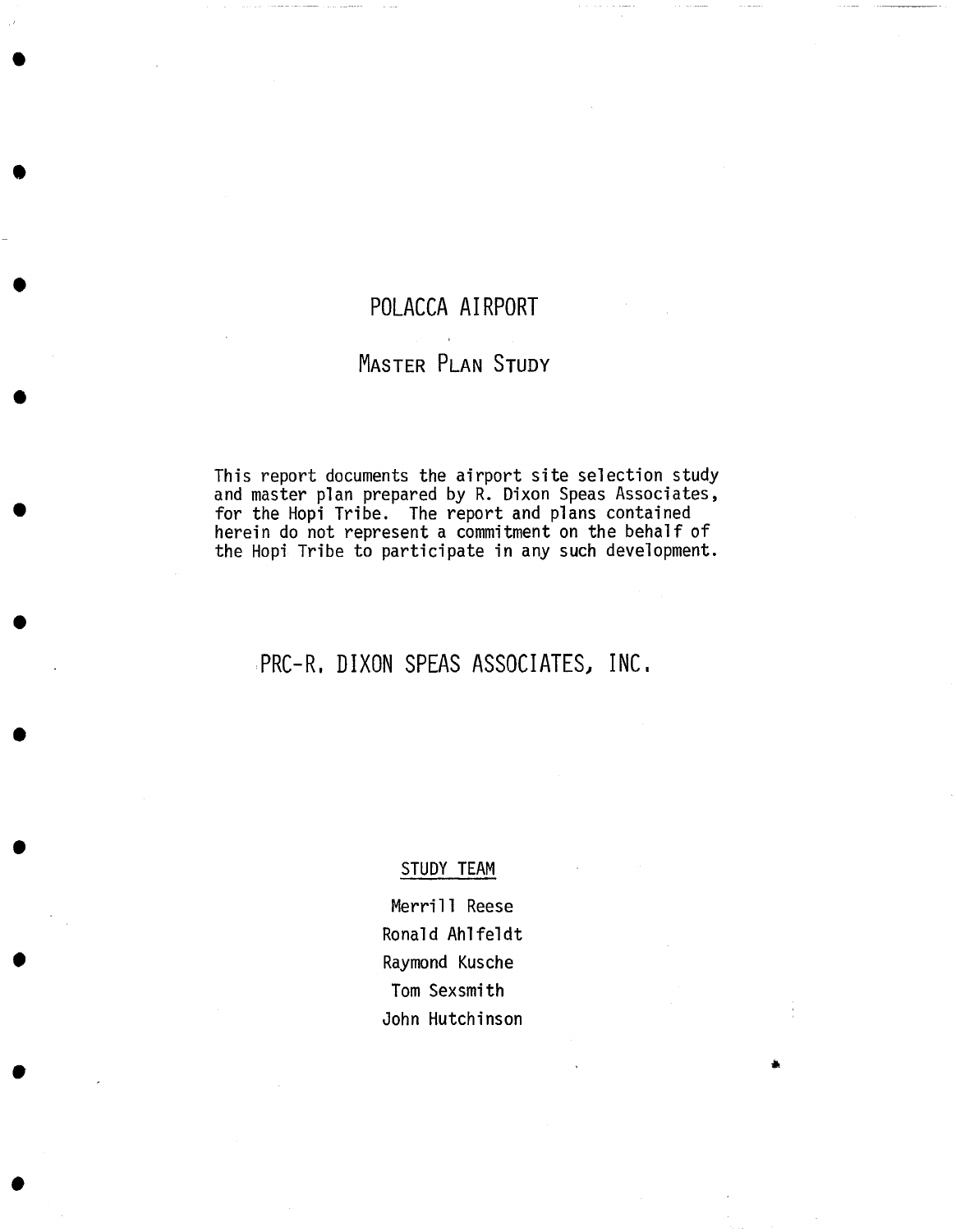## **HOPI TRIBE AR I ZONA**

### **HOPI** TRIBAL COUNCIL

| MEONKOPI    | Robert Sakiestewa<br>Clifford Honahni  | Bacavi      | Edgar Russell<br>Esther Howard                                        |
|-------------|----------------------------------------|-------------|-----------------------------------------------------------------------|
| MISHONGNOVI | Eddie Talaswaima<br>Archie Humeyestewa | Kyakotsmovi | Deanna Etnire<br>Michael Sockyma<br>Lorenzo Yoyokie                   |
|             |                                        | 01d Oraibi  | Myron Poliquaptewa                                                    |
|             | and the state of the state             | Polacca     | Oliver Chaca<br>Clarence Hamilton<br>Albert Singuah<br>Jacob Coochise |

### HOPI TRIBAL OFFICERS

| Chairman:  | Abbott Sekaquaptewa              |                          | Vice Chairman: Stanley Honahni |
|------------|----------------------------------|--------------------------|--------------------------------|
| Secretary: | Doris Honahni                    | Treasurer:               | Alan Numkena                   |
|            | Interpreter: Abbott Sekaquaptewa | Sgt.-At-Arms: Earl Adams |                                |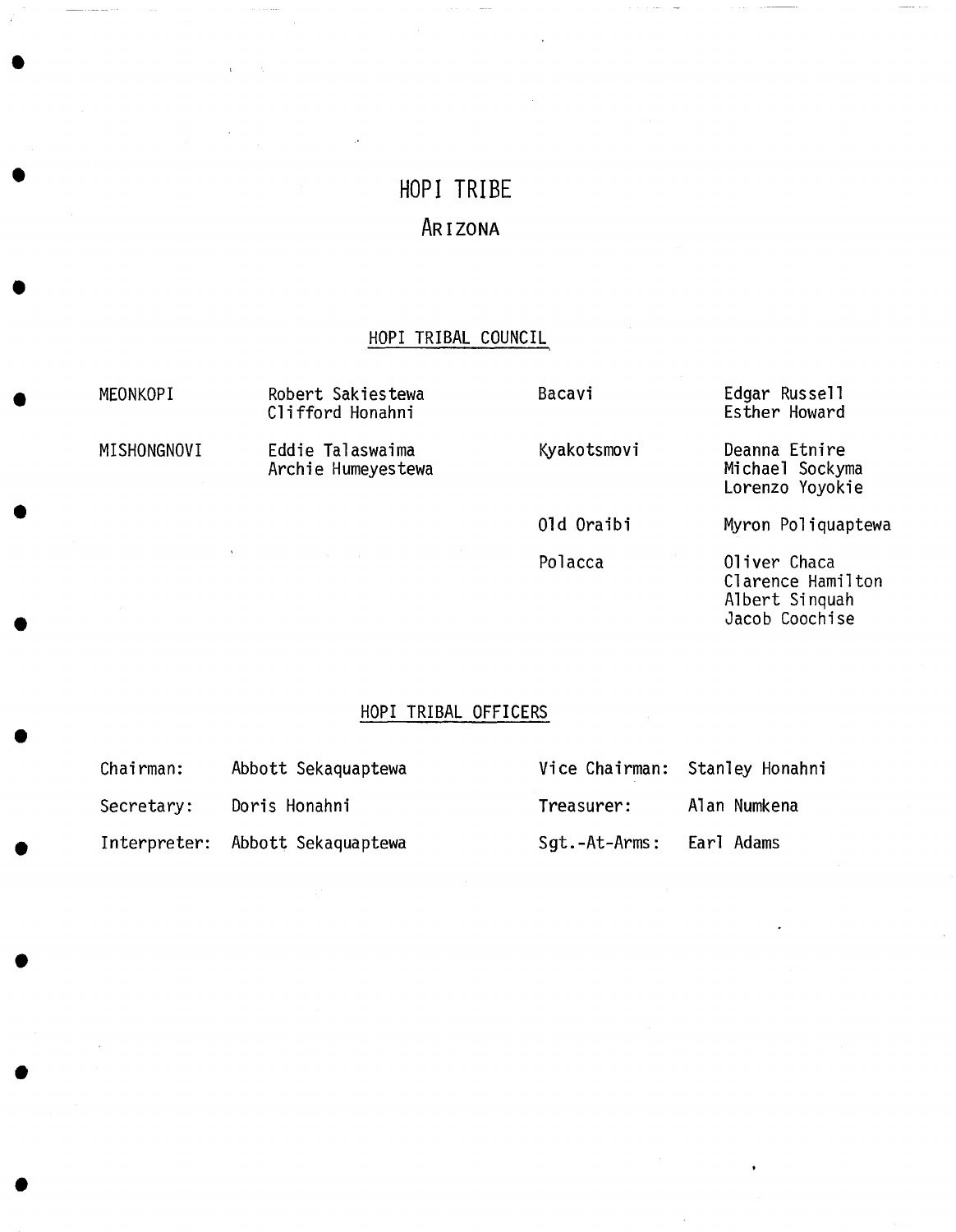## TABLE OF CONTENTS

| ********************** |  |
|------------------------|--|
|------------------------|--|

ś

|            |                                                                                                                                                                                      | Page                                       |
|------------|--------------------------------------------------------------------------------------------------------------------------------------------------------------------------------------|--------------------------------------------|
| SECTION 1  |                                                                                                                                                                                      | $1 - 1$                                    |
|            | 1.1<br>Coordination and Public Involvement<br>1.2                                                                                                                                    | $1 - 1$<br>$1 - 2$                         |
| SECTION 2  | FINDINGS AND RECOMMENDATIONS                                                                                                                                                         | $2 - 1$                                    |
|            | 2.1<br>2.2                                                                                                                                                                           | $2 - 1$<br>$2 - 2$                         |
| SECTION 3  |                                                                                                                                                                                      | $3 - 1$                                    |
|            | History of Polacca Airport<br>3.1<br>3.2                                                                                                                                             | $3 - 1$<br>$3 - 1$                         |
| SECTION 4  | AVIATION DEMAND FORECASTS                                                                                                                                                            | $4 - 1$                                    |
|            | Aviation Demand Forecast Summary<br>4.1<br>4.2<br>4.3<br>Terminal Area Relationships<br>4.4                                                                                          | $4 - 1$<br>$4 - 4$<br>$4 - 13$<br>$4 - 21$ |
| SECTION 5  | AIRPORT REQUIREMENTS                                                                                                                                                                 | $5 - 1$                                    |
|            | Airport Requirements Summary<br>5.1<br>5.2<br>5.3<br>Operational Support<br>5.4                                                                                                      | $5 - 1$<br>$5 - 5$<br>$5 - 13$<br>$5 - 16$ |
| SECTION 6  |                                                                                                                                                                                      | $6 - 1$                                    |
| $\sim 100$ | Findings and Recommendations<br>Polacca Airport Evaluation<br>6.1<br>6.2<br>Identification of Alternatives<br>6.3<br>Comparative Evaluation of Alternatives<br>6.4                   | $6 - 1$<br>$6 - 6$<br>$6 - 7$<br>$6 - 11$  |
| SECTION 7  | AIRPORT SYSTEMS DESIGN<br>.                                                                                                                                                          | $7 - 1$                                    |
|            | 7.1 Existing Polacca Airport<br>7.2<br>Polacca Airport-General Layout Plan<br>Polacca Airport-Approach and Clear Zone Plan<br>7.3<br>7.4<br>Typical Airport Layout Plan and Terminal | $7 - 1$<br>$7 - 2$<br>$7 - 4$              |
|            |                                                                                                                                                                                      | $7 - 4$                                    |
| SECTION 8  | ENVIRONMENTAL CONSIDERATIONS                                                                                                                                                         | $8 - 1$                                    |
|            | 8.1<br>8.2<br>Visual Aesthetics and Relocation of Persons<br>8.3<br>8.4<br>Temporary Construction Impacts                                                                            | $8 - 1$<br>$8 - 7$<br>$8 - 12$<br>$8 - 12$ |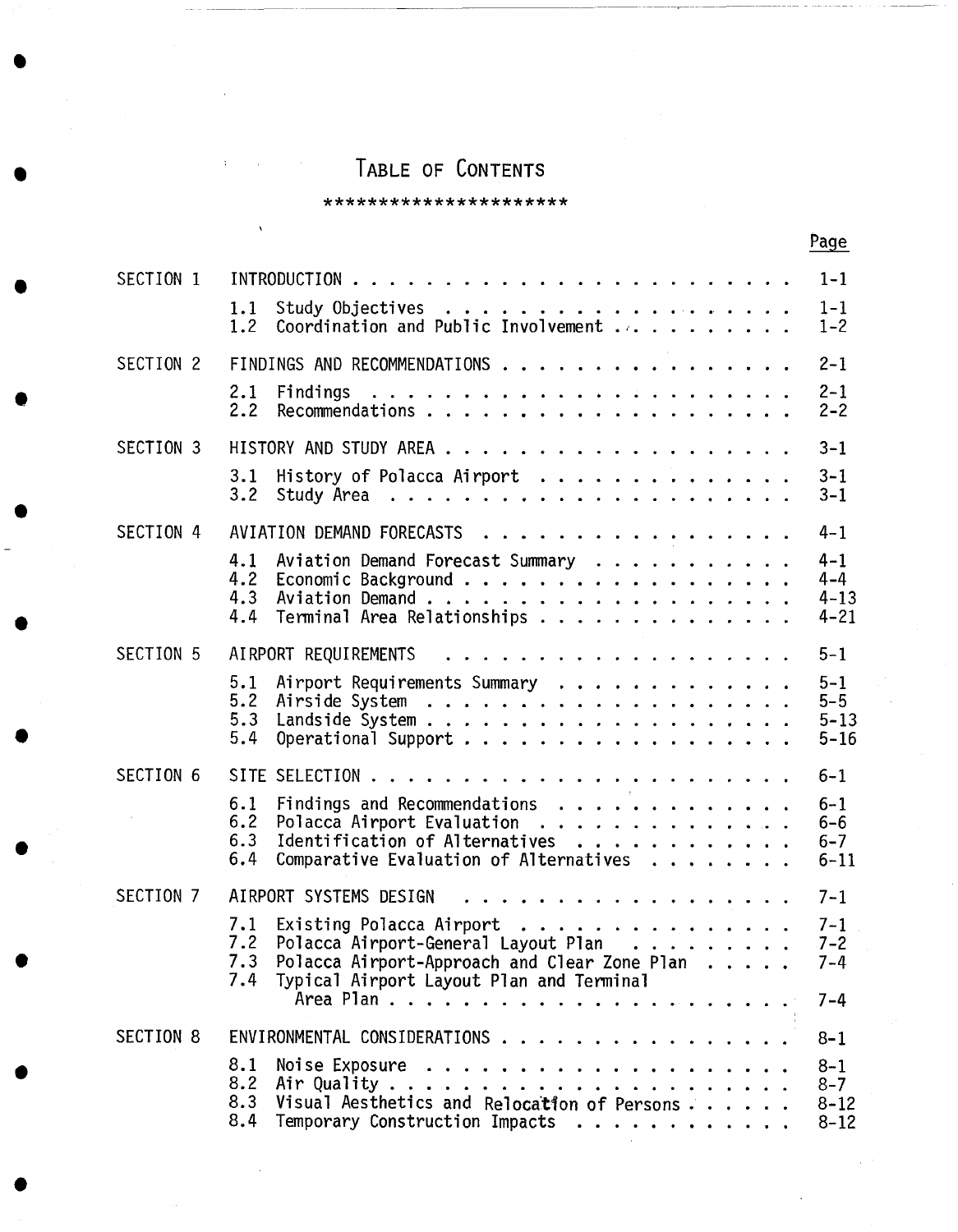#### TABLE OF CONTENTS (Continued)

|              |     |                                                |  |  |  |  |  |  |  | Page    |
|--------------|-----|------------------------------------------------|--|--|--|--|--|--|--|---------|
| SECTION 9    |     |                                                |  |  |  |  |  |  |  | $9 - 1$ |
|              | 9.1 | Implementation Plan Summary                    |  |  |  |  |  |  |  | $9 - 1$ |
|              | 9.2 |                                                |  |  |  |  |  |  |  | $9 - 2$ |
|              |     |                                                |  |  |  |  |  |  |  | $9 - 3$ |
|              |     | 9.4 Financial Feasibility                      |  |  |  |  |  |  |  | $9 - 6$ |
| APPENDIX I   |     | GLOSSARY OF ACRONYMS AND AERONAUTICAL TERMS    |  |  |  |  |  |  |  | $I-1$   |
| APPENDIX II  |     | <b>REFERENCES</b>                              |  |  |  |  |  |  |  | $TI-1$  |
| APPENDIX III |     | AIR QUALITY CALCULATIONS BACKGROUND DATA III-1 |  |  |  |  |  |  |  |         |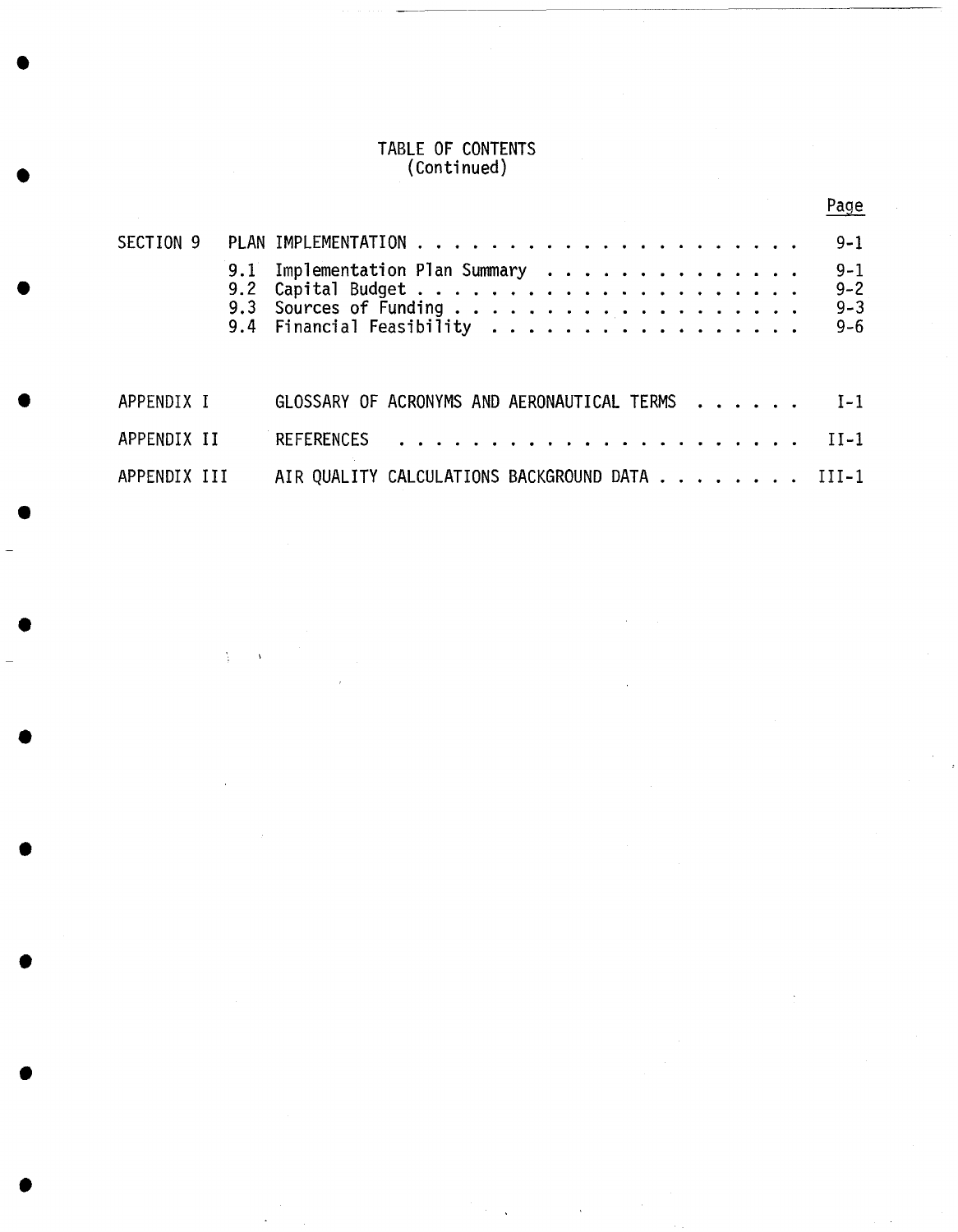## LIST OF EXHIBITS

#### \*\*\*\*\*\*\*\*\*\*\*\*\*\*\*\*\*\*\*\*\*\*\*\*\*\*\*

| Exhibit  |                                                                                                                                                                          | Page     |
|----------|--------------------------------------------------------------------------------------------------------------------------------------------------------------------------|----------|
| $3 - 1$  |                                                                                                                                                                          | $3 - 2$  |
| $3 - 2$  |                                                                                                                                                                          | $3 - 4$  |
| $4 - 1$  | Forecast Aviation Demand and Terminal Area<br>Relationships Mesa Area                                                                                                    | $4 - 2$  |
| $4 - 2$  | Mesa Area<br>$\mathbf{r}$ and $\mathbf{r}$ and $\mathbf{r}$<br>. <b>.</b>                                                                                                | $4 - 6$  |
| $4 - 3$  |                                                                                                                                                                          | $4 - 8$  |
| $4 - 4$  | Population Distribution                                                                                                                                                  | $4 - 9$  |
| $4 - 5$  | Per Capita Income Forecast                                                                                                                                               | $4 - 11$ |
| $4 - 6$  | Total Personal Income Forecast                                                                                                                                           | $4 - 12$ |
| $4 - 7$  | Based Aircraft Forecast Mesa Area<br>$\begin{array}{cccccccccccccc} \bullet & \bullet & \bullet & \bullet & \bullet & \bullet & \bullet & \bullet & \bullet \end{array}$ | $4 - 16$ |
| 4–8      | Aircraft Movements Forecast Mesa Area <sup>1</sup>                                                                                                                       | $4 - 19$ |
| $4 - 9$  | Annual Enplanements Forecast Mesa Area                                                                                                                                   | $4 - 20$ |
| $4 - 10$ | Fuel Consumption Forecast Mesa Area                                                                                                                                      | $4 - 22$ |
| $5 - 1$  | Facility Requirements Summary                                                                                                                                            | $5 - 3$  |
| $5 - 2$  | Runway Requirements                                                                                                                                                      | $5 - 7$  |
| $5 - 3$  | Holbrook OB-20 Olive Branch Route<br>.                                                                                                                                   | $5 - 11$ |
| $5 - 4$  | Assumptions for the Calculation of Airfield                                                                                                                              | $5 - 12$ |
| $5 - 5$  | Airfield Demand/Capacity Comparison                                                                                                                                      | $5 - 14$ |
| $5 - 6$  | Facility Requirements-Landside System<br>.                                                                                                                               | $5 - 15$ |
| $5 - 7$  | Tee Hangar and Tiedown Dimensioning Requirements                                                                                                                         | $5 - 17$ |
| $6 - 1$  | Hopi Indian Reservation Airport Site Selection Study<br>Evaluation Matrix                                                                                                | $6 - 3$  |
| $6 - 2$  | Site Selection Study Alternate Airport Sites                                                                                                                             | $6 - 10$ |
| $6 - 3$  | Site Selection Study Sites 2 and 4                                                                                                                                       | $6 - 12$ |
| $6 - 4$  | Site Selection Study Site 5 and Existing Polacca                                                                                                                         | $6 - 13$ |
| $6 - 5$  | Airport Development Concepts                                                                                                                                             | $6 - 15$ |
| $8 - 1$  | Land Use Compatibility for Community Noise                                                                                                                               | $8 - 4$  |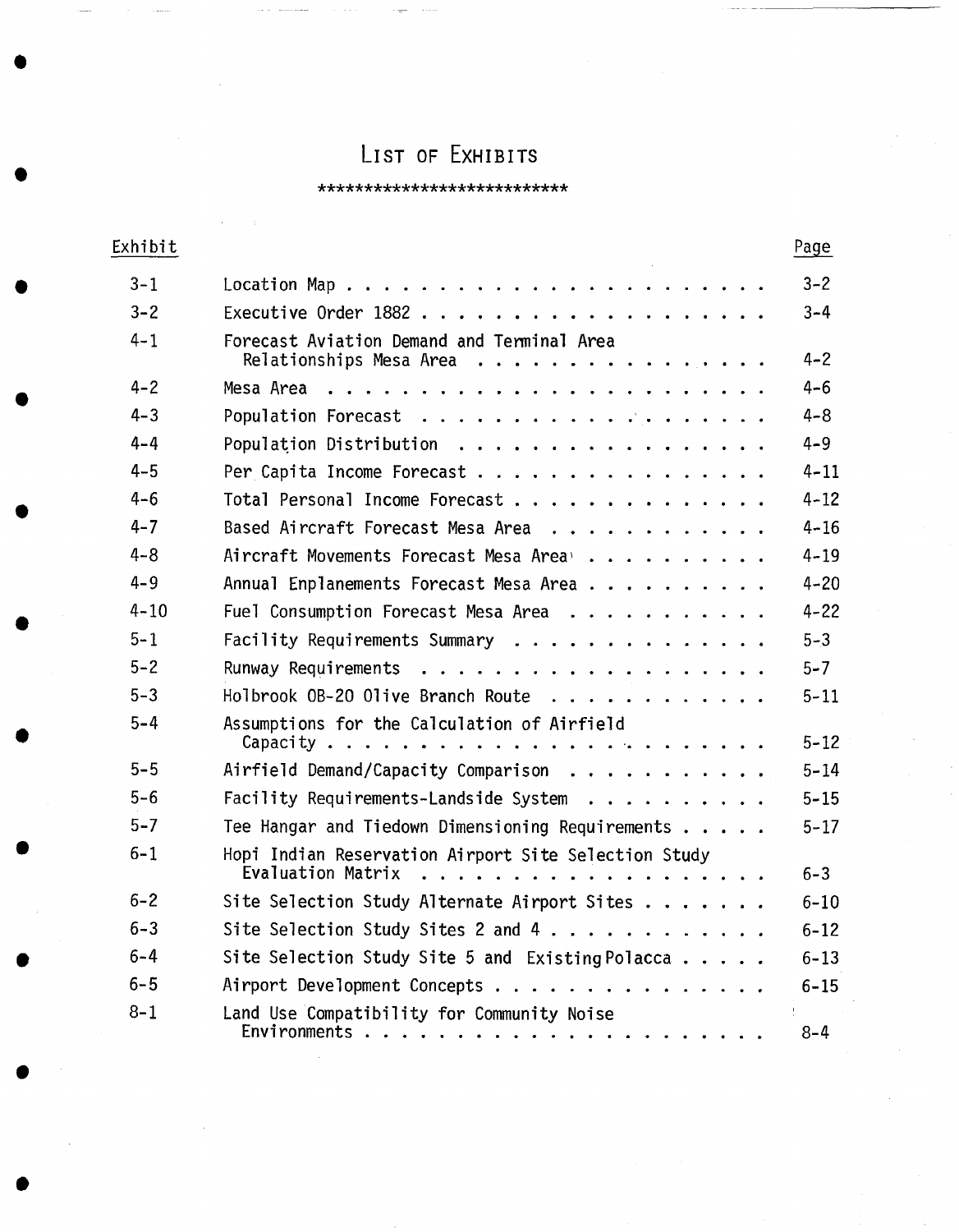### LIST OF EXHIBITS (Continued)

**O** 

| Exhibit |                                                                                       | Page    |
|---------|---------------------------------------------------------------------------------------|---------|
| $8 - 2$ | Corrections to be Added to the Measured<br>Community Noise Equivalent Level (CNEL) to |         |
|         | Obtain Normalized CNEL                                                                | $-8-5$  |
| $8 - 3$ |                                                                                       | $8 - 6$ |
| $8 - 4$ | Long-Range (1977) Projected Project<br>Pollutant Concentrations                       | $8 - 9$ |
| $9 - 1$ | Polacca Airport-Capital Budget                                                        | $9 - 4$ |
| $9 - 2$ | New Airport Capital Budget                                                            | $9 - 5$ |